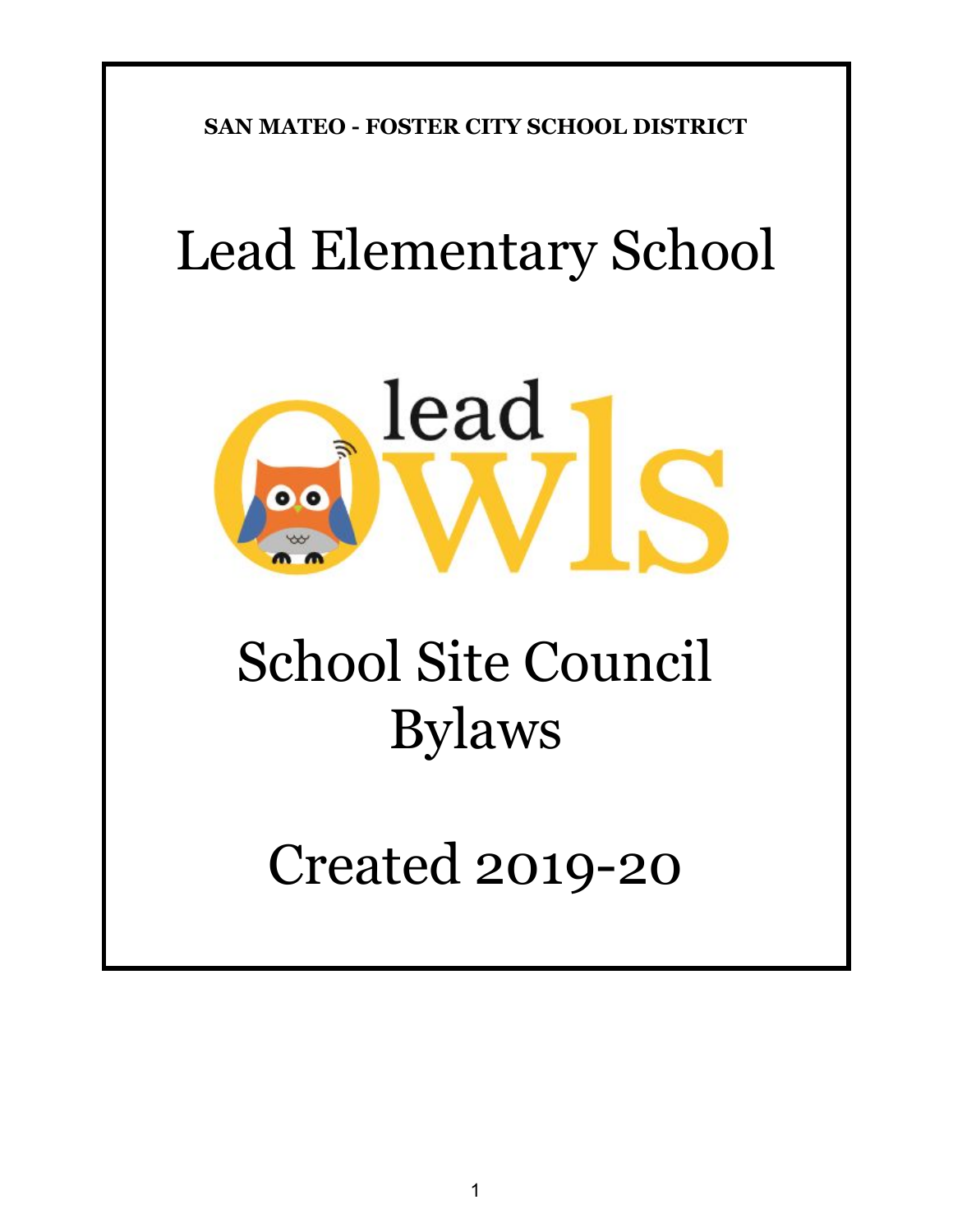### Lead Elementary School 949 Ocean View Avenue, San Mateo, CA 94401 School Site Council Bylaws

# **ARTICLE I - DUTIES OF THE SCHOOL SITE COUNCIL**

The school site council of Lead Elementary School, is hereinafter referred to as the council, shall carry out the following duties:

- Develop and approve the Single Plan for Student Achievement
- Obtain recommendations for the proposed Single Plan for Student Achievement from all stakeholders and any applicable school advisory committees (Ed Code 64001)
- Develop and approve the plan and related expenditures in accordance with all state and federal laws and regulations
- Recommend the plan and expenditures to the governing board for approval
- Provide ongoing review of the implementation of the plan with the principal, teachers, and other school staff members
- Make modifications to the plan whenever the need arises
- Submit the modified plan for governing board approval whenever a material change (as defined in district governing board policy) is made in planned activities or related expenditures
- Annually, (and at each semester, trimester, etc.), evaluate the progress made toward school goals to raise the academic achievement of all students
- Carry out all other duties assigned to the council by the district governing board and by state law

# **ARTICLE II - MEMBERS**

# **Section A. Composition (EC 52012, 52852 and 54724)**

The council shall be composed of the following members: the principal, teachers elected by other teachers, other school personnel elected by other school personnel, parents elected by other parents, in secondary schools students elected by the entire student body, and community members elected by such parents. Classroom teachers are the majority on the school staff side. Each member has equal voting rights. **The principal is responsible for the elections of staff members.**

At an elementary level, the council shall be constituted to ensure parity. Half of the membership shall be **(a)** principal, classroom teachers and other school personnel (staff side); and half shall be **(b)** parents, or other community members elected by the parents (parent side). The council will be made up of no fewer than 10 members.

### **Parent Members**

A parent is a person who is a mother, father, or legal guardian of a student attending a particular school, but who is not employed at the school attended by such student. Council members chosen to represent parents may be employees of the school district so long as they are not employed at this school site (EC 52852 and 54722).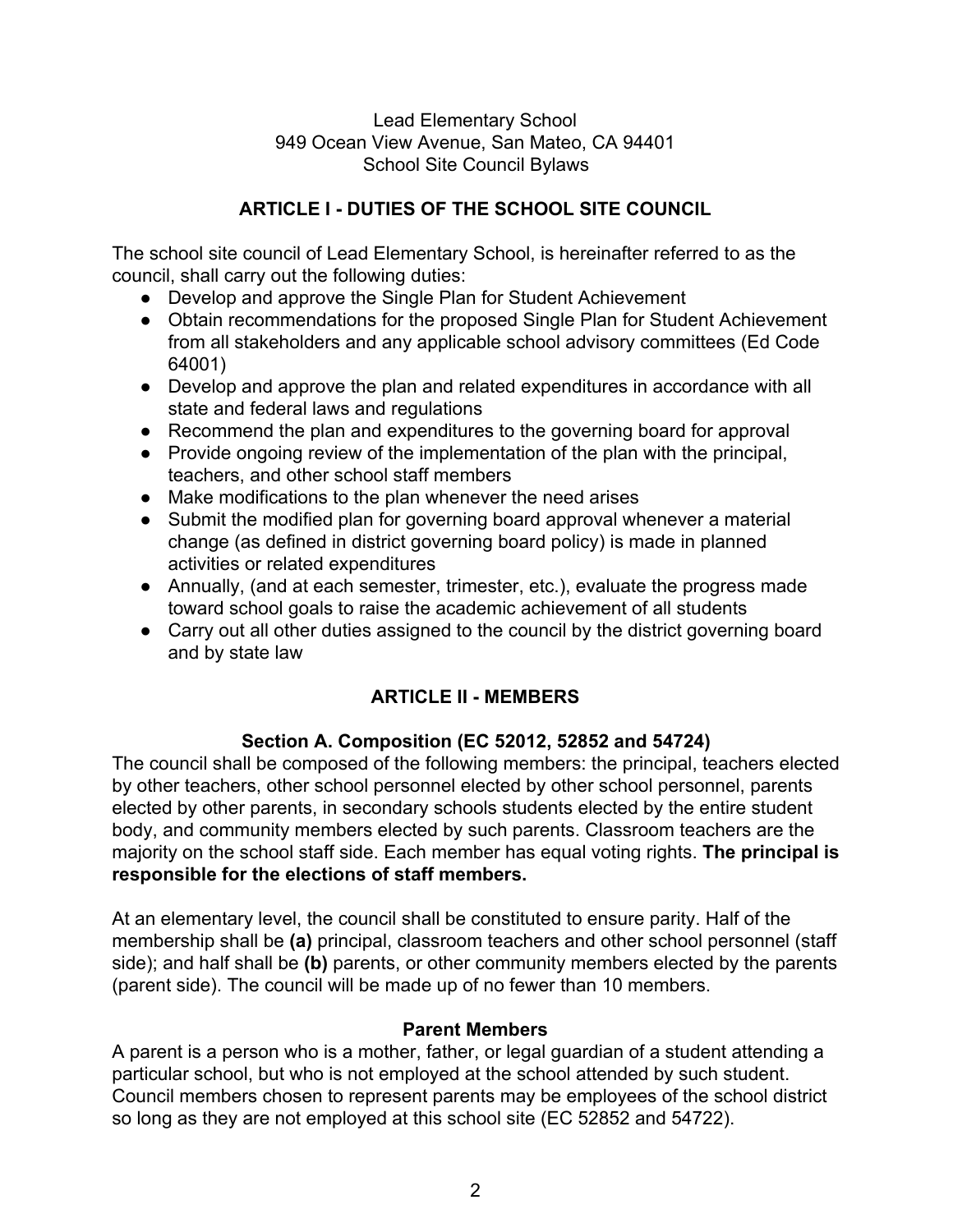### **Teacher Members**

A teacher is defined as an employee of the school whose duties require them to provide direct instruction to the pupils for the full time for which they are employed (EC 33150).

## **Other School Personnel**

Other school personnel is defined as a person who does not provide direct instruction to pupils for the full time for which they are employed. This category may include classified staff, non-classroom teachers, and administrative staff other than the principal.

### **Community Members**

A community member is defined as an adult who resides or spends the major portion of each work day within the attendance area of the school, and who is neither a regular day-school student, nor a parent, a member of the staff, administration, or classified staff of the school with which the council is affiliated.

The Lead Elementary School SSC will be composed of:

- $\bullet$  3 classroom teachers
- 1 -other school staff members
- 5 parents or community members
- $\bullet$  1 the school principal

## **Section B. Term of Office**

Council members shall be elected for a (2) two-year term. If the term is for two years, half or the nearest approximation thereof, of each representative group shall be elected during odd years, and the remaining shall number elected during even years. At the first regular meeting of the council, each member's current term of office shall be recorded in the minutes of the meeting.

## **Section C. Voting Rights**

Each member is entitled to one vote and may cast that vote on any matter submitted to a vote of the council. Absentee ballots shall not be permitted. Voting by proxy is not permitted.

## **Section D. Termination of Membership**

The council may, by affirmative vote of two-thirds of all its members, suspend or expel a member. Any elected member may terminate his or her membership by submitting a written letter of resignation to the council chairperson.

# **Section E. Transfer of membership**

Membership on the council may not be assigned or transferred.

## **Section F. Vacancy**

Any vacancy on the council occurring during the term of a duly elected member shall be filled by a duly noticed regular election or the seating of a previously elected alternate member to fill the remainder of the term of the vacant seat.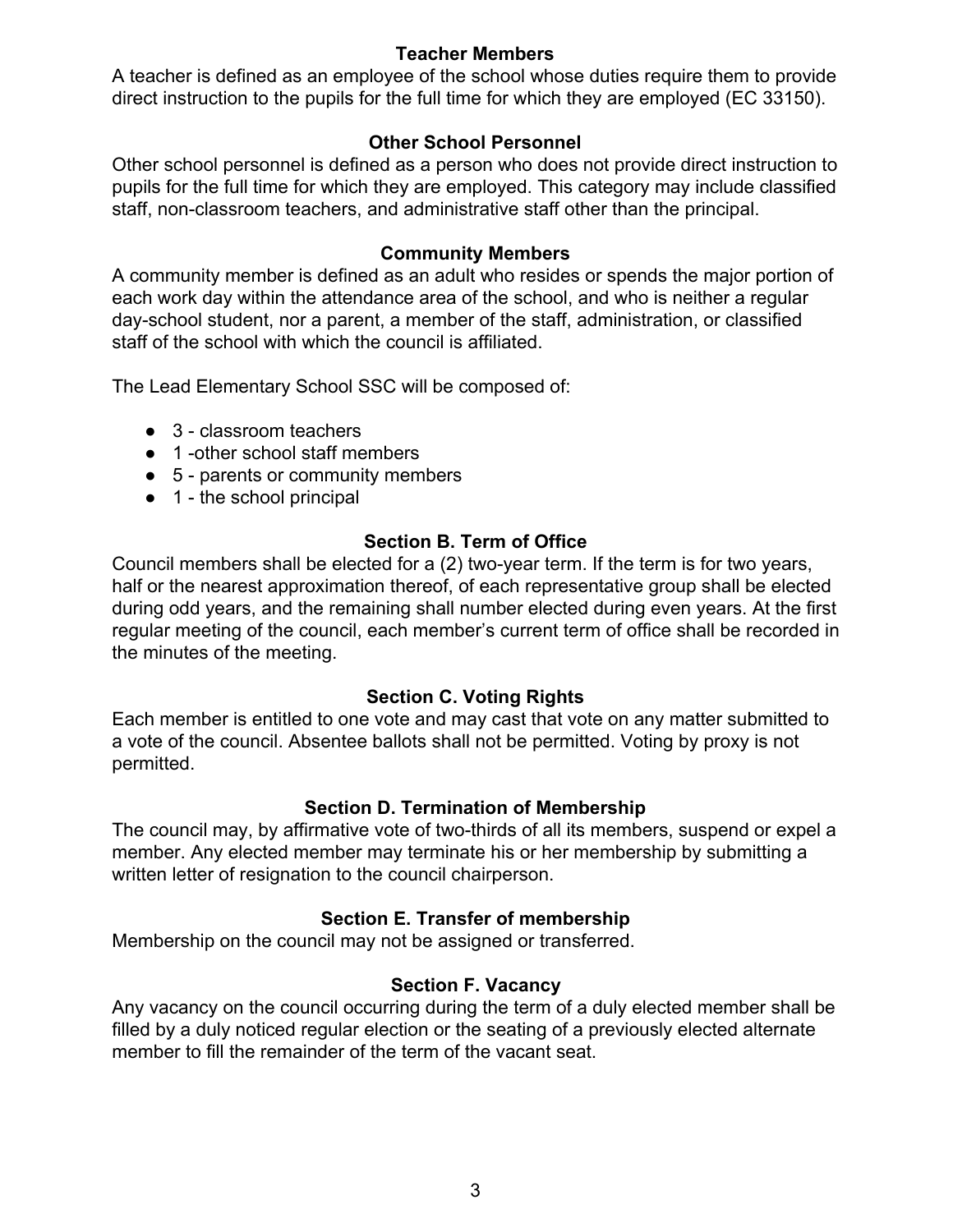# **ARTICLE III – OFFICERS**

## **Section A. Officers**

The officers of the council shall be: chairperson, vice-chairperson, secretary, parliamentarian and other officers the council may deem desirable. All officers are elected by the entire membership of the SSC. It is not a Lead SSC requirement to have all officers at this time.

## **Section B. Duties of Officers**

## **The Chairperson shall:**

- Preside at all meetings of the council.
- Sign all letters, reports, and other communications of the council.
- Perform all duties corresponding to the office of chairperson.
- Have other such duties as are prescribed by the council.

## **The Vice-Chairperson shall:**

- Represent the chairperson in assigned duties.
- Substitute for the chairperson in his or her absence.

# **The Secretary shall**:

- Keep minutes of all regular and special meetings of the council.
- Transmit true and correct copies of the minutes of such meetings to members of the council.
- Provide all notices in accordance with these bylaws.
- Be custodian of the records of the council.
- Keep a register of the names, addresses and telephone numbers of each member of the council, the chairpersons of the school advisory committees, and others with whom the council has regular dealings, as furnished by those persons.
- Perform other such duties as are assigned by the chairperson or the council.

# **The Parliamentarian shall:**

- Assist the chairperson in maintaining order.
- Should be familiar with the committee's bylaws, parliamentary procedures and Robert's Rules of Order.

# **Section C. Election and Term of Office**

The officers shall be elected annually within two-year cycles, at the first or last meeting of the council, and shall serve for one year, or until each successor has been elected.

# **Section D. Removal of Officers**

Any officer may be removed from their office by a two-thirds vote of all the members.

# **Section E. Vacancy**

A vacancy in any office shall be filled at the earliest opportunity by a special election of the council, for the remaining portion of the term of office.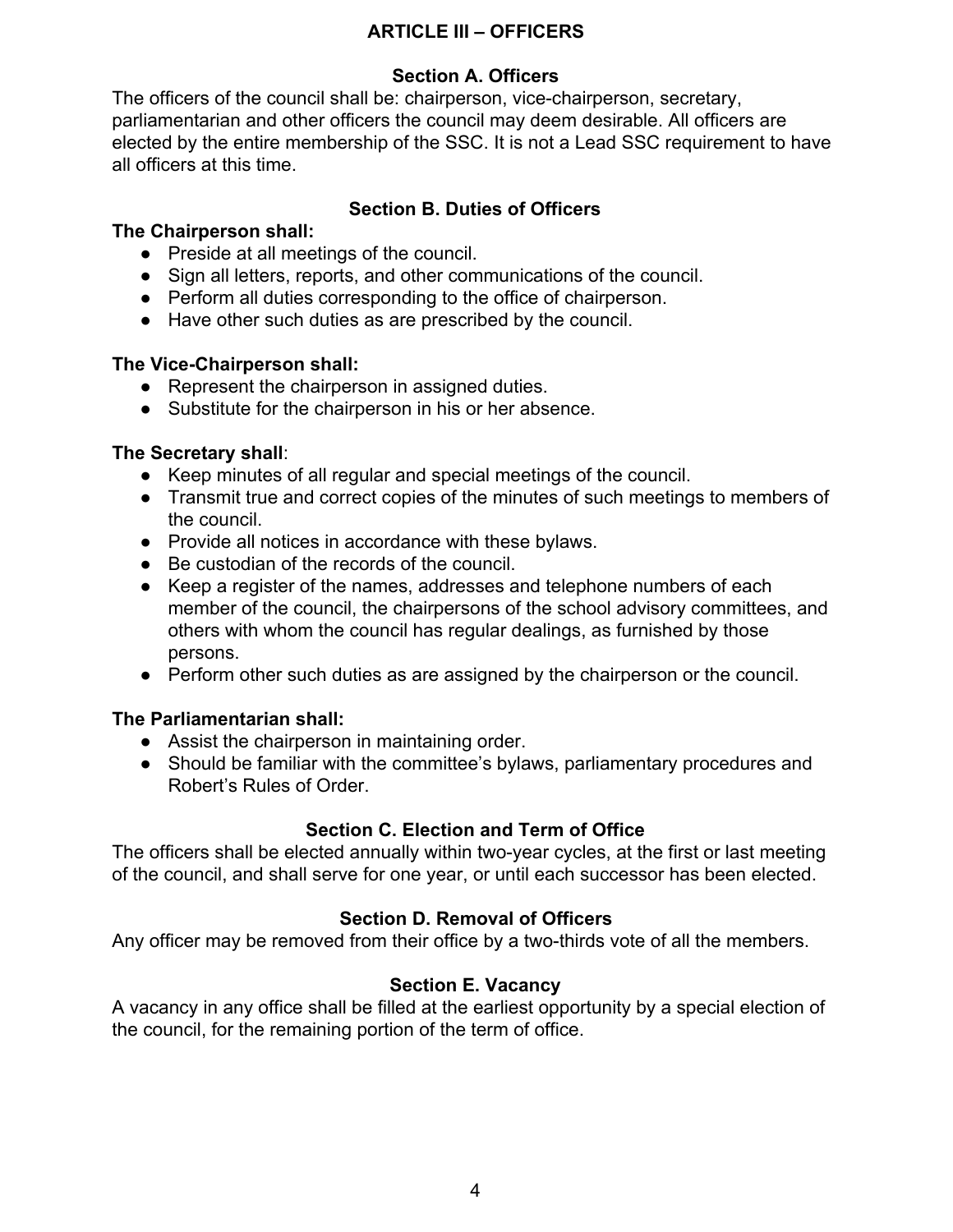## **ARTICLE IV – SUBCOMMITTEES**

#### **Section A. Sub-committees**

The council may establish and abolish sub-committees of their own membership to perform duties as shall be prescribed by the council. At least one member representing teachers and one member representing parents shall make up the sub-committee. No sub-committee may exercise the authority of the school site council.

#### **Section B. Membership**

Unless otherwise determined by the council, the council chairperson shall appoint members of standing or special committees. A vacancy on a committee shall be filled by appointment made by the chairperson.

### **Section C. Term of Office**

The council shall determine the terms of office for members of a committee.

#### **Section D. Rules**

Each committee may adopt rules for its own government not inconsistent with these bylaws or rules adopted by the council, or policies of the district governing board.

### **Section E. Quorum**

A majority of the members of the committee shall constitute a quorum, unless otherwise determined by the council. The act of a majority of members present shall be the act of the committee, provided a quorum is in attendance.

## **ARTICLE V – MEETINGS OF THE COUNCIL**

### **Section A. Meetings**

The council shall meet on a nearly monthly basis, with five to eight meetings within one school year. The chairperson may call special meetings of the council by majority vote of the council. All meetings must be open to the public.

### **Section B. Place of Meetings**

The council shall hold its regular meetings at a facility provided by the school, unless such facility accessible to the public, including handicapped persons, is unavailable. Alternate meeting places may be determined by the chairperson or by majority vote of the council.

### **Section C. Notice of Meetings**

Written public notice shall be given of all meetings at least 72 hours in advance of the meeting. Changes in the established date, time or location shall be given special notice. All meetings shall be publicized in the following venues: Principal Newsletter, Lead sign marquee, Main Office display case, and school calendar on website. All required notices shall be delivered to council and committee members no less than seventy-two hours, and no more than five (5) days in advance of the meeting, personally or by mail (or email).